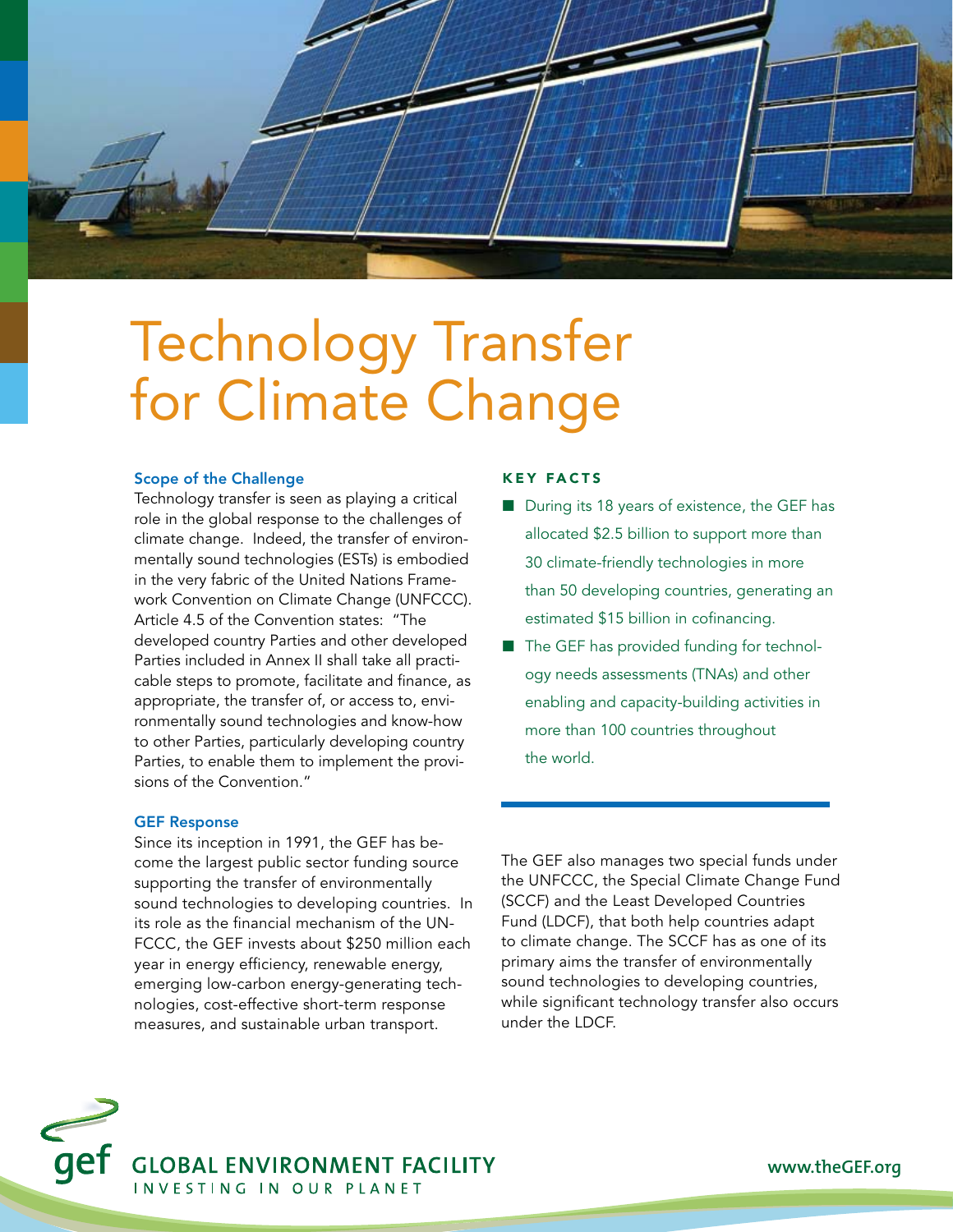### **Activities**

While the GEF supports the transfer of technologies to help countries mitigate and adapt to climate change, of equal importance is the GEF's work with countries beforehand in helping establish "enabling policy environments," or legal and regulatory landscapes, that encourage the adoption of climate-friendly technologies and practices. Another critical element in the success of transferring technologies is the ongoing relationships and a commitment by the GEF and other partners to help countries integrate newly demonstrated technologies into both their national policies and their wider economies.

# Climate Change Mitigation

The GEF's current approach to mitigating climate change is grounded in six strategic programs that promote: (1) energy efficiency in buildings and appliances; (2) industrial energy efficiency; (3) market-based approaches for renewable energy; (4) sustainable energy production from biomass; (5) sustainable innovative systems for urban transport; and (6) management of land use, land-use change, and forestry (LULUCF) as a means to protect carbon stocks and reduce GHG emissions. A description of several of these programs follows.

#### Energy Efficiency

Among the more than 30 ESTs that the GEF has supported over the years, more than one-third are energy efficiency technologies, ranging from efficient lighting and appliances to chillers, boilers, motors, and brick kilns; from building design and construction materials to district heating systems; and from power generation and distribution to combined heat and power ("co-generation") and industrial energy efficiency technologies. Total GEF funding to support the transfer of energy efficiency technologies is close to \$1 billion, which in turn has leveraged an additional \$6 billion in cofinancing, a significant portion of which has come from the private sector in developing countries.

#### Renewable Energy

From 1991 to 2007, the GEF approved grants totaling more than \$800 million for approximately 150 projects promoting the transfer of renewable energy technologies to developing countries and countries with economies in transition. Renewable energy technologies supported include solar energy (photovoltaics or PVs), solar homes, and solar water heaters), wind turbines, geothermal, small hydro, methane, and biomass for heat and electricity generation.

# New Low-GHG-Emitting Energy Generating Technologies

The GEF has also supported new energy technologies with lower greenhouse gas emissions in order to reduce start-up costs and to develop markets. The GEF, for instance, has pioneered support for such new technologies as the pairing of concentrating solar power (CSP) with a natural gas turbine, biomassintegrated gasification combined-cycle generation, on-grid PV power production, buildingintegrated photovoltaic power production, and stationary fuel-cell power generation. Providing developing countries early experience with new low-carbon energy technologies creates demand, which increases supply, thereby lowering costs. These reduced costs help developing countries adopt new technologies earlier and on a wider basis than they could without outside assistance.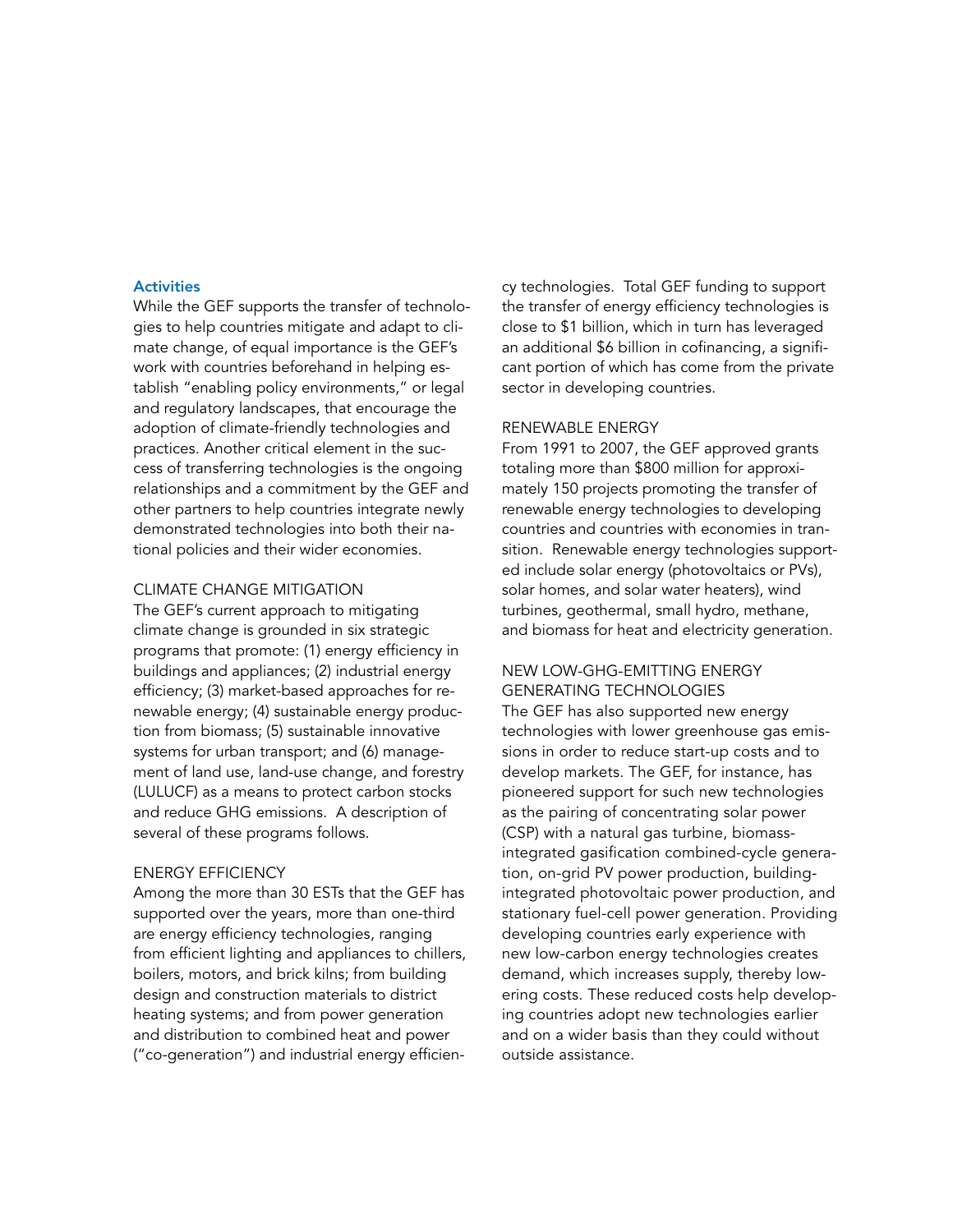#### Short-Term Response Measures

In contrast to some of the more costly longterm technologies and programs that the GEF has supported to encourage widespread shifts in behavior, the GEF early on recognized that certain opportunities to reduce greenhouse gas emissions in the short run, e.g., those costing less than \$10/ton of carbon avoided, are so cost-effective as to be "too good to refuse." In this category, virtually all of the technologies that the GEF has supported relate to methane reduction and use, including projects to capture and use methane escaping from coal beds and coal mines; landfill gas utilization; coal-to-gas conversion; natural gas system leakage repair; and liquid propane gas (LPG) substitution.

#### Sustainable Urban Transport

Since 2000, when its transportation program first began, the GEF has supported technologies and practices that promote a long-term shift toward low-emission and sustainable forms of transportation, including public transit, traffic management, nonmotorized transport, and land-use planning. Transportation technologies supported include hydrogen fuel-cell buses, hybrid gas-electric buses, electric three-wheelers, bus rapid transit systems, dedicated bus lanes, traffic demand management, and bicycle paths. The GEF has funded more than 40 projects in over 70 cities throughout Asia, Latin America, Africa, the Middle East, and Eastern Europe. The total GEF allocation to sustainable transport stands at about \$200 million, which has leveraged an additional \$2.5 billion in investment.

# Climate Change Adaptation

The GEF supports climate change vulnerability and adaptation assessments and pilot adaptation projects to increase the resilience of vulnerable countries, sectors, and communities to the adverse impacts of climate change. GEF funding for adaptation has totaled about \$130 million, and has targeted six areas: ecosystem management, agriculture, water management, disaster risk management, coastal zone management, and health. Both "soft" and "hard" adaptation technologies the GEF has supported include: wetland and mangrove restoration, beach nourishment, aid to decision makers for integrating adaptation into development planning, drip irrigation systems, drought-resistant crops, installation and reinforcement of infrastructure (e.g., seawalls, groundwater protection systems), and transfer of high-tech electronics for data logging and early warning systems.

# Poznan Strategic Program on Technology Transfer

The Conference of the Parties (COP) to the UNFCCC at its 13th session (COP13) requested the GEF to elaborate a strategic program to scale up the level of investment in the transfer of environmentally sound technologies. In response, the GEF formulated a strategic program, submitting it to COP14 at Poznán, Poland. COP14 welcomed the GEF's program asked the GEF to consider the long-term implementation of its program, which the COP renamed the Poznán Strategic Program on Technology Transfer. Under this program, the GEF will help developing countries to conduct or update their technology needs assessments and will finance pilot projects for technology transfer. In keeping with the COP14 decision, the GEF has identified technology transfer as a long-term priority of its climate change focal area and has included it as one of the key objectives for the proposed climate change strategy for GEF-5 (2010-14).